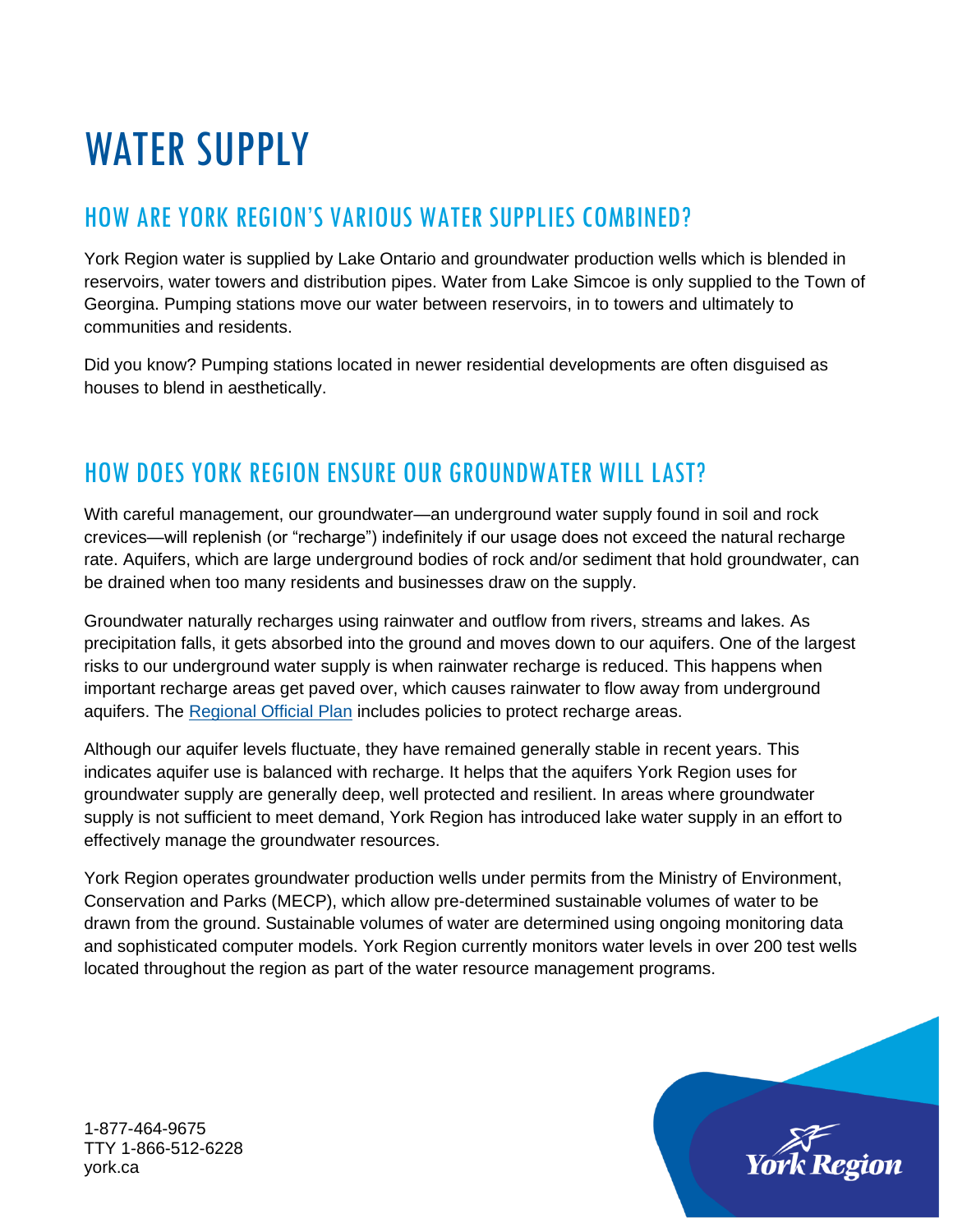### WHAT PUTS OUR WATER SUPPLY AT RISK?

If not protected, all sources of water are at risk. York Region is vigilant about thorough protection.

The most common risk to our water is contamination from handling, storage and use of degreasers, pesticides, salt, fertilizer, human and animal waste, fuel oil, gas and solvents. In addition to policies specifying how to use and dispose of these substances responsibly, we actively promote awareness about the importance of proper use and disposal of chemicals.

Road salt poses a risk to plants, animals and the aquatic environment. Chloride—one of the two components in road salt—can get into streams and groundwater. York Region has approximately 1,200 kilometres (or 4,300 lane-kilometres) of paved roads where winter maintenance involves anti-icing brine application, salting and sanding, snow clearing and snow removal. Our maintenance staff monitor weather conditions to select the most appropriate plan for maintaining safe Reginal roadways and minimizing the amount of salt entering the environment.

### WILL WE HAVE ENOUGH WATER IN THE FUTURE?

Yes. Through the Region's [Water and Wastewater Master Plan,](https://www.york.ca/wps/portal/yorkhome/environment/yr/waterandwastewater/waterandwastewatermasterplan/!ut/p/z1/tVXBbqMwEP2WPfSIPNiAnaOXTQO0lHSbdIMvEUtI4m0wKfUmm7-vk43USmmDqtZcYEZv3sx7Iw1IoAkSqtjIRaFlo4qViXMRTGM-iKPoCpLMYyFwyHiCKYO-T9CvAwBjL4jcEBKIMgbxJR36P1jkwhVG4nz9PRJIrEs5Q_mc4V7JZoVTsZI4Hg2Y0ysDz5m5FfF_A_Hmpb9Hl0qv9RLlu3ZaNkpXSl_ArmkfTPCkpf57SCyburqASm1k26j6kNoWumoLNdsWT7o6BG_l6v1Xu14V6qjtzPB7bfDOw-FYfwYgurwVXS3-A17sd2nP2H8Tjm5TjOH-FHCyn9wMSd-bwh0YFRtZbdFYNcaaFbr74L4iOHagLOQRH8AQRmMKt33qseA6HV7Tz3boEIDt0rt26YlVembXe_Y15iQxhC439APSJ8BxHLLvJGE3l3ZXy-x6n9n1PrNrTvZZc5Ku42f-PPLP46Pg5uDvr_w_jSbWL75pits0TBdGS6GXjlTzBk1OS97KvaJZ1-OakZ10Hn6y7Wi-XNTTtE_8rpf2c_7tGekSKJk!/dz/d5/L2dBISEvZ0FBIS9nQSEh/#.X5MRx6pKiUk) we plan for drinking water and wastewater services to meet community needs now and into the future.

York Region is expected to grow to 2.02 million people and 990,000 jobs by 2051. The Master Plan identifies long-term strategies, initiatives, programs and infrastructure projects to meet water and wastewater servicing needs to 2051 and beyond. Our long-term water supply agreements with the City of Toronto and the Region of Peel, and our strong groundwater protection plans and practices, ensure the Region has sustainable water supplies.

To stay current with the changing needs of the future, the Region reviews and updates the Plan every five years.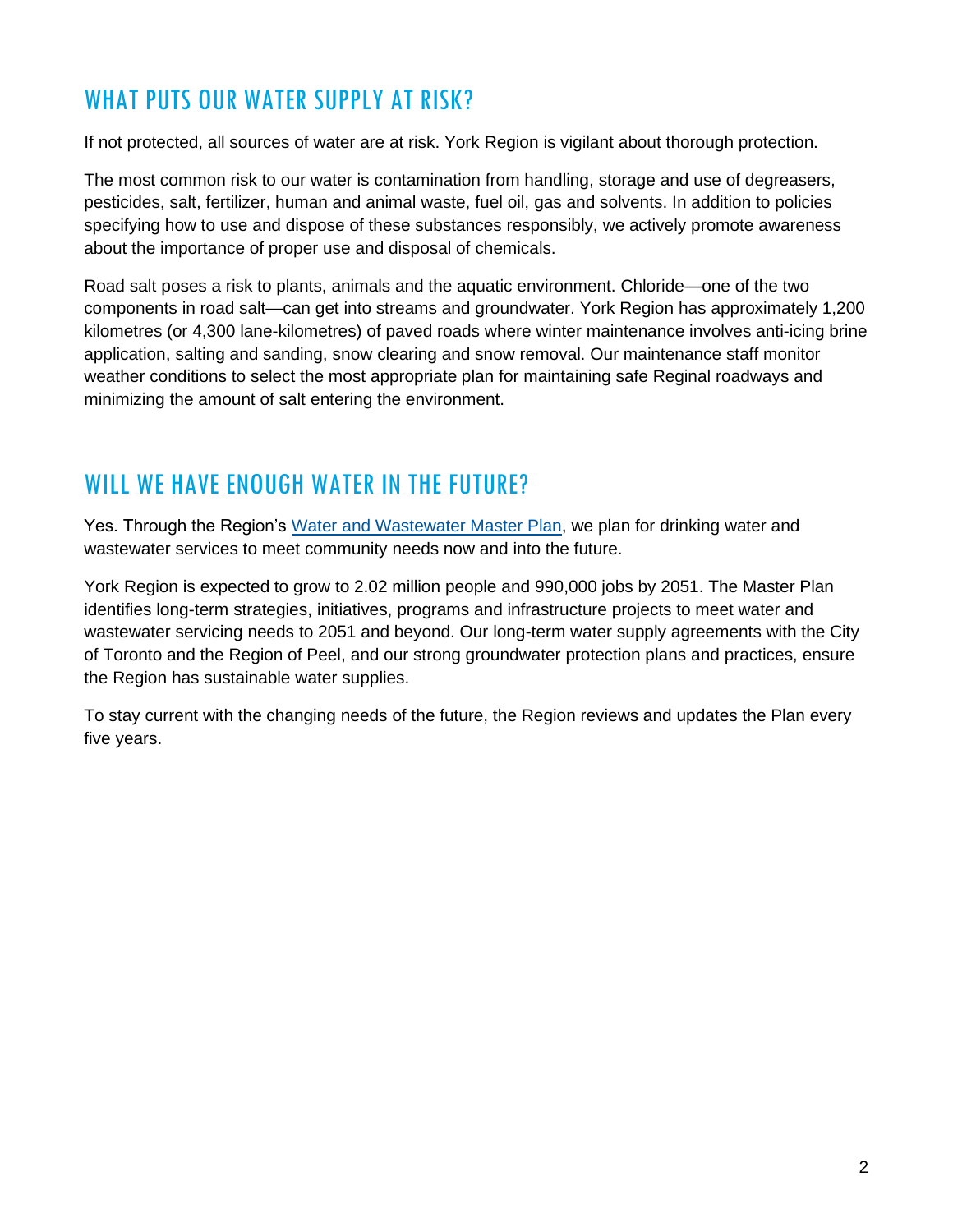## THE WATER AND WASTEWATER SYSTEM

## WHAT WOULD WE SEE IF WE COULD LOOK UNDERGROUND?

Geologically, the ground under York Region looks like a layer cake. Between the surface and bedrock is an average of approximately 200 metres of sand, gravel, clay and glacial till, deposited over the past 10,000 years. Some layers, known as aquifers, hold water. Others, such as clay, are called aquitards because they block the flow of water.

Generally, the underground water used in York Region is from aquifers located approximately 100 metres deep. Isotope testing has shown some samples of this water to be thousands of years old.

Underneath York Region's roads is an infrastructure system that supplies drinking water and transports wastewater to the treatment facility. Large water mains, up to 1.8 m in diameter bring water from the City Toronto and the Region of Peel to York Region. Smaller pipes move water from reservoirs and water towers. The pipes get smaller—down to 150 to 300 mm—under residential streets, and smaller still—13 to 19 mm—between the streets and homes, businesses and schools.

### WHAT ARE THE MAIN COMPONENTS OF OUR WATER DISTRIBUTION SYSTEM?

Water distribution systems are primarily made up of water transmission mains, narrower pipes that split off those mains, valves, pumping stations, storage tanks and reservoirs.

York Region operates a "trunk" distribution system, which mainly consists of large diameter pipes and numerous individual facilities such as pumping stations, towers and reservoirs. The cities and towns own and maintain those parts of the system and are responsible for delivering water from our mains to homes, businesses and schools within their jurisdictions.

#### WHAT IS YORK REGION'S ROLE?

The main role of York Region is to act as a wholesale provider of water and wastewater services to our nine cities and towns.

York Region is guided by specific objectives and principles to ensure effective delivery of water and wastewater services.

In its role as a wholesale provider of drinking water, York Region:

- Purchases water from the Region of Peel and the City of Toronto, which together supply more than 90% of York Region's total municipal drinking water needs
- Works with these municipalities on initiatives to ensure the adequacy of supply, such as through sharing costs of capital projects and carrying out studies on how to optimize system performance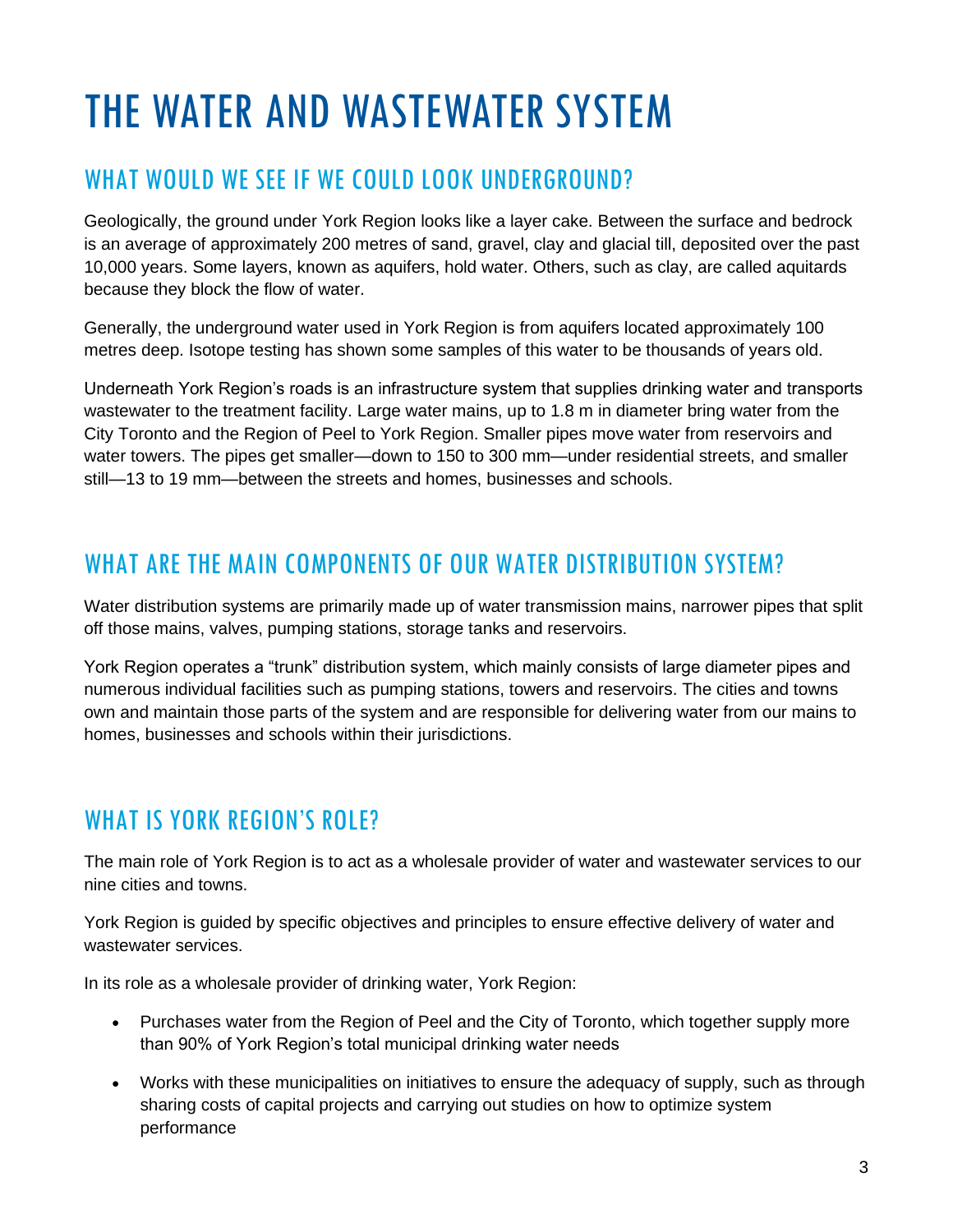- Operates and maintains 40 groundwater production wells and two surface-water treatment plants for the balance of drinking water demand
- Provides and delivers drinking water through 22 water pumping stations, 44 elevated water tanks and reservoirs and 360 kilometres of transmission mains

The long-term arrangements with the Region of Peel and the City of Toronto are necessary because York Region lacks direct access to Lake Ontario, making it unique in our area.

In its role as a wholesale provider of wastewater services, York Region:

- Collects wastewater from the local municipalities and conveys it to treatment facilities through a system of 361 kilometres of sewer pipe, 21 wastewater pumping stations and two wastewater equalization tanks
- Manages the operation and maintenance of the Duffin Creek Water Pollution Control Plant in Pickering, which is jointly owned with Durham Region and treats about 85% of the Region's wastewater
- Manages an agreement with the Region of Peel for the treatment of about 10% of the Region's wastewater
- Operates and maintains six wholly owned water resource recovery facilities, mainly in the northern part of the region, that treat the balance of York Region's wastewater

#### HOW OLD IS YORK REGION'S WATER SYSTEM AND IS IT IN GOOD SHAPE?

A 2019 analysis showed more than 60% of York Region's water-related infrastructure is less than 25 years old, which is considered "young" compared to more established cities like Toronto and Hamilton. In the 2019 annual review, the Region's water infrastructure earned an "A" grading. This review considered the condition, average age and useful life expectancy of the various assets in our water system.

With that being said, water infrastructure will break down over time. If you live in a century-old home anywhere in Ontario, chances are the pipes underground are the same age as the house, unless they have been replaced. While infrastructure of that age can still function, it is important to monitor for cracks, leaking joints and broken sections which can allow stormwater to enter the wastewater system. Infiltration of this kind is an added burden on treatment plants and should be fixed when discovered.

#### WHAT IS INFLOW AND INFILTRATION?

[Inflow and infiltration](https://www.york.ca/wps/portal/yorkhome/environment/yr/waterandwastewater/inflowandinfiltration/inflowandinfiltration/!ut/p/z1/vVRNU8IwEP01HDvZtNDGY-hgPwSKIyjNhQkQINqmUCIVf72hM54UGQdrLsm-3bzNvsw8xNAUMcUPcs21LBTPTJwydxbRIArDO4iTNvGBQkJj2yPQ6zjoETHEtgu5RGkbC4ExCIssvZXV9sC1OJkvrM7NHDgWc8fG7ql6ofRWb1B6LGeLQmmhdAuORfligr2W-rUGNkUuWiDUQZaFymuo4lqUXC0rvteiDlog1SorKgOag8x0Wb_7DIyeLg3DTBrOLArmPrtUkpoW3rkWODAcBykqNFFFmRt5H36pXvjZwSM-DWkAIxhPPLjveW3i9gejvndthwsD2M3S42bpnUbpSbPak78RJ47Ax9TQB07PAWpHPuk6MRneNvu1pFntk2a1T5oVJ7lWnLj2pR-czfi4fN7tGDX2e_LcN42m_-6_5hF2OfAHazMb1xvLJAs0_UqLpmfufw9v85w4R0u9d4dW4M9JNV7lF7ajk63pB6viZOM!/dz/d5/L2dBISEvZ0FBIS9nQSEh/#.X5F67vlKhPY) happen when water, groundwater or stormwater enters the sewage system through sump pumps, downspouts, and/or holes and cracks in the pipes.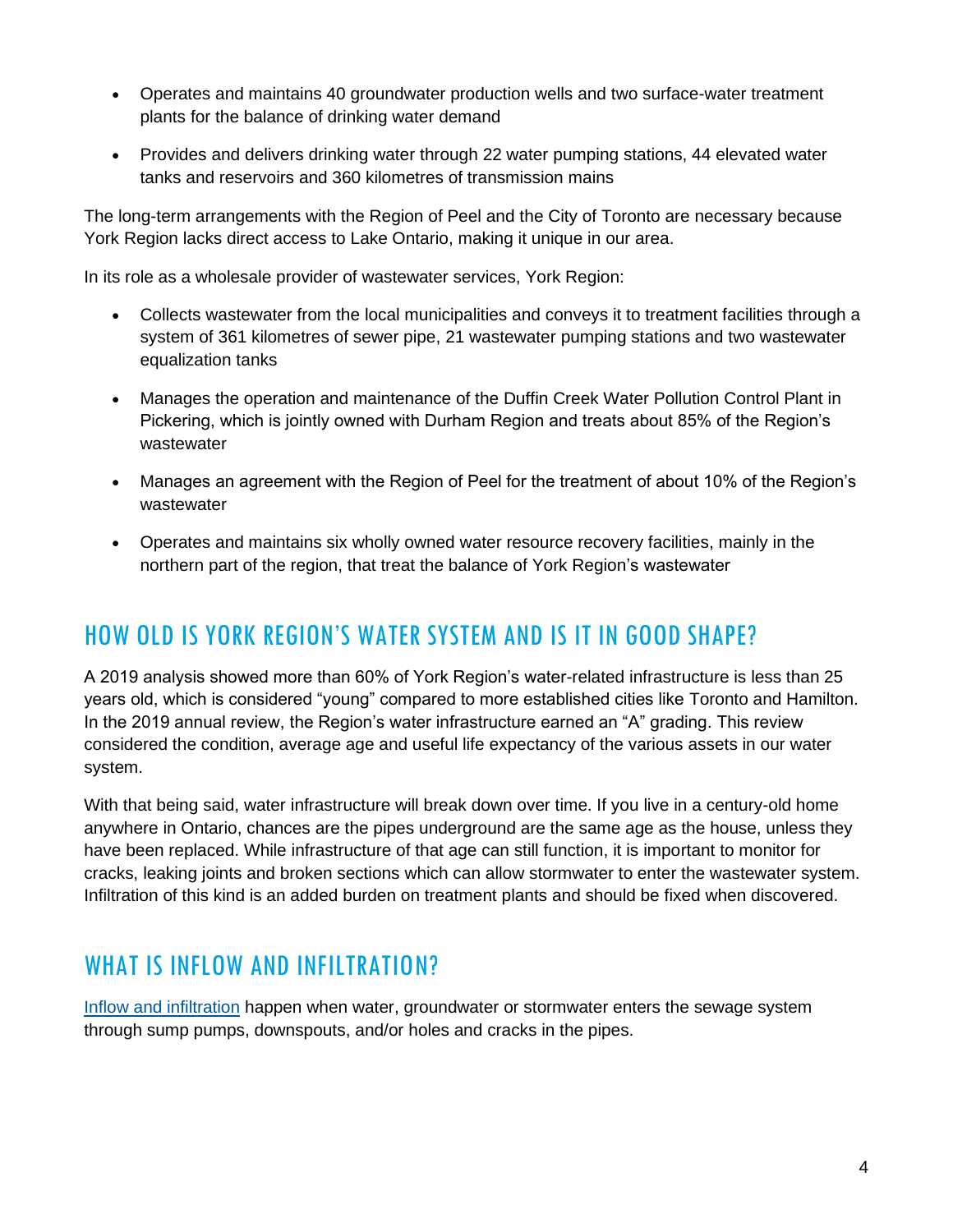## HOW HAS YORK REGION'S WATER SYSTEM CHANGED OVER THE YEARS?

The biggest change in the York Region water and wastewater system has been its expansion. When York Region was incorporated in 1971, the population was approximately 170,000. Today, there are more than one million residents. Naturally, such growth requires many more kilometres of pipes and sewers, as well as pumping stations, reservoirs and water towers.

As of 2021, York Region operates and maintains over 130 water and wastewater facilities and over 720 kilometres of water and wastewater mains including:

- **Water** (92 facilities)
	- o Two surface water treatment plants
	- o 24 groundwater treatment facilities (including 40 production wells)
	- o 29 elevated tanks and 15 storage reservoirs
	- o 22 pumping stations
	- $\circ$  360 kilometres of transmission mains including chambers and maintenance holes
- **Wastewater** (39 facilities)
	- o Six water resource recovery facilities
	- o One water pollution control plant (co-owned with Durham Region)
	- o One wastewater treatment lagoon
	- o Two equalization tanks
	- o Eight odour control facilities
	- o 21 wastewater pumping stations
	- o 134 kilometres of sanitary force mains
	- $\circ$  227 kilometres of trunk sewers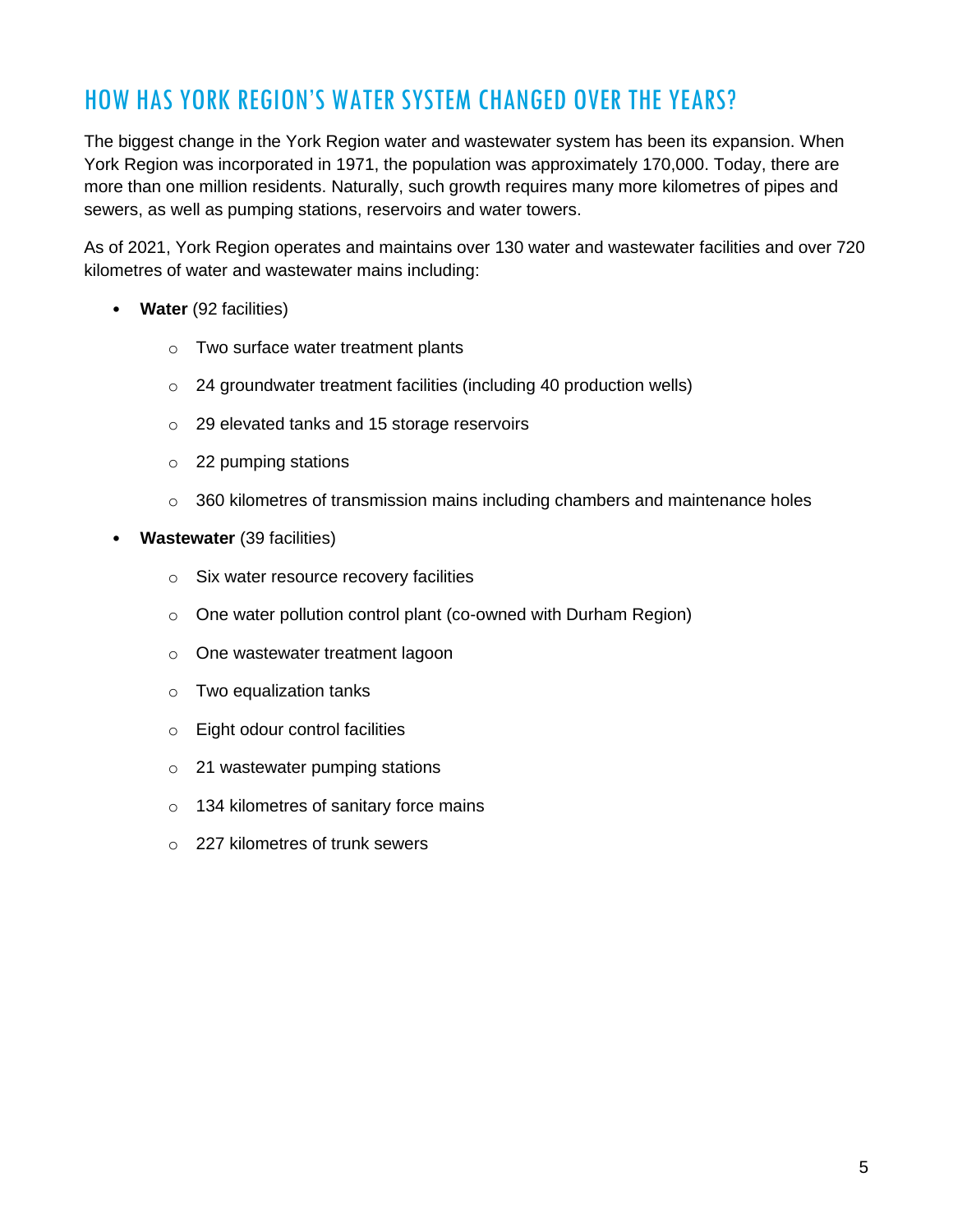## MOVING WATER AND WASTEWATER

## HOW IS WATER PRESSURE MAINTAINED SO EVENLY?

Ontario's guidelines require drinking water systems be kept at a minimum pressure of 275 kPa (a kilopascal of pressure, roughly 40 pounds per square inch). In York Region, that pressure is maintained with 22 pumping stations throughout our system and by water towers exerting the pressure of gravity. Electronic monitoring throughout the system confirms steady pressure. Local power failures or maintenance issues can cause temporary drops in pressure, but these are rare.

### WHY DO WE HAVE WATER TOWERS?

Water towers are large elevated tanks constructed on high points of land. They are built to heights that ensure gravity can create necessary pressure to reliably deliver drinking water to residents and businesses.

Essential to the water supply system, York Region's 29 water towers:

- Equalize pressure
- Provide large volumes of water when needed for firefighting
- Provide an emergency supply of water if catastrophe occurs

Water towers continually equalize pressure by adding pressurized water to the system at times of highest use, typically during hot, dry summers. This enables municipalities to save money by sizing pumps and pumping stations for average use rather than when use is highest.

The storage tanks at the top of water towers can be very large. The two largest tanks in York Region are Richmond Hill's Bloomington and Coon elevated tanks, each holding 7,550 cubic metres of water. All York Region elevated tanks are designed to hold approximately one-to-two days' supply of water for households and businesses served by the tower.

### ONCE WATER GOES DOWN MY DRAIN, WHERE DOES IT GO?

The drains and toilet pipes in homes and businesses carry wastewater into large underground sewers. With the help of gravity and pumping stations, this used water is moved to a wastewater treatment facility.

The wastewater from approximately 80% of York Region is treated at the [Duffin Creek Water Pollution](https://www.york.ca/wps/portal/yorkhome/environment/yr/waterandwastewater/duffincreekwastewatertreatmentfacility/!ut/p/z1/vVVNc9owEP0tPXD0aC35QzmqDmA7MSYpEPCFUW0JVGKZOAqUf1_BtNNOMgnppK4umt15-3b3rWaFCjRHheY7teJGNZrfW3tRBMuEDZM4voI092gEDHKW4pBC3yfo7gSAVw4DVLwn_g_ALYNkRkdZeDkg1AvOxc9QgYptqSq08AmhLsEXjiSSO5771XMo9qVDuZDSD6qqEvKILrXZmjVaHNpl2WgjtOnBoWk31ng0yjydHOumFj0QeqfaRtcn154b0XJd7fmjESejB9WTlEqXrRCb327TCm6OMZKX6l6Zw8sun7dRvC3i3bFuC8HYC2I3ghTinEIyCMf-JY1duMI_AW8N4hmDG15YhlE0uckwhhmghS0yfK1Id2ir2CmxR1PdtLV9Gl_-Uvn4V4aQRixmQxjDZBrCTT_0aHCdja_Dj2Y40wDult7tlp50Sk-71Z7-G3HSBCKXWfoh6RNgOInoZ5LS0aDb0dJutc-71T7vVpz8o-Kk51a8_YPUt4eHgtnVfdzX3w2a_8fdbdPjNouyle2Km7WjtGzQ_CUhmr-TcFtPpzUlB2dzS_cTuV7Vy6xP_HOX8Rfs0w8gJmF3/dz/d5/L2dBISEvZ0FBIS9nQSEh/#.X5rDWqpKiUk)  [Control Plant](https://www.york.ca/wps/portal/yorkhome/environment/yr/waterandwastewater/duffincreekwastewatertreatmentfacility/!ut/p/z1/vVVNc9owEP0tPXD0aC35QzmqDmA7MSYpEPCFUW0JVGKZOAqUf1_BtNNOMgnppK4umt15-3b3rWaFCjRHheY7teJGNZrfW3tRBMuEDZM4voI092gEDHKW4pBC3yfo7gSAVw4DVLwn_g_ALYNkRkdZeDkg1AvOxc9QgYptqSq08AmhLsEXjiSSO5771XMo9qVDuZDSD6qqEvKILrXZmjVaHNpl2WgjtOnBoWk31ng0yjydHOumFj0QeqfaRtcn154b0XJd7fmjESejB9WTlEqXrRCb327TCm6OMZKX6l6Zw8sun7dRvC3i3bFuC8HYC2I3ghTinEIyCMf-JY1duMI_AW8N4hmDG15YhlE0uckwhhmghS0yfK1Id2ir2CmxR1PdtLV9Gl_-Uvn4V4aQRixmQxjDZBrCTT_0aHCdja_Dj2Y40wDult7tlp50Sk-71Z7-G3HSBCKXWfoh6RNgOInoZ5LS0aDb0dJutc-71T7vVpz8o-Kk51a8_YPUt4eHgtnVfdzX3w2a_8fdbdPjNouyle2Km7WjtGzQ_CUhmr-TcFtPpzUlB2dzS_cTuV7Vy6xP_HOX8Rfs0w8gJmF3/dz/d5/L2dBISEvZ0FBIS9nQSEh/#.X5rDWqpKiUk) on Lake Ontario east of Toronto. After treatment, that wastewater re-enters Lake Ontario.

Treated wastewater from Schomberg in the Township of King flows to the Schomberg River, which along with Mount Albert and Holland Landing in the Town of East Gwillimbury, Sutton and Keswick in the Town of Georgina, is returned to Lake Simcoe. Treated wastewater from Nobleton in the Township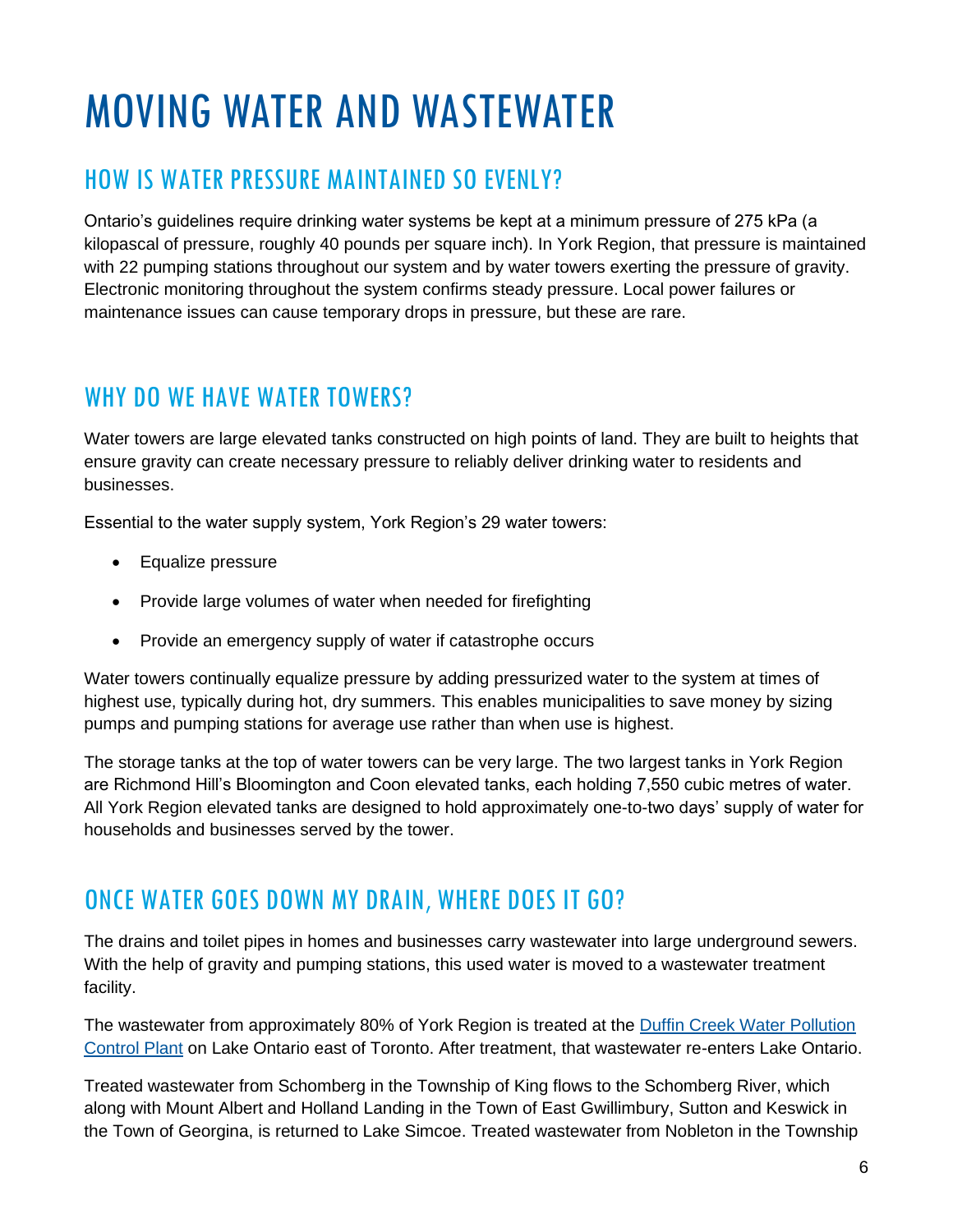of King and Kleinburg in the City of Vaughan flows into the Humber River, which flows south to Lake Ontario.

In all cases, the water entering the lakes is treated in keeping with strict environmental standards, regulated by the province. It is returned cleaner than the raw water taken from the lake.

## WHAT IS THE UPPER YORK SEWAGE SOLUTIONS (UYSS) PROJECT?

The [Upper York Sewage Solutions](https://www.york.ca/wps/portal/yorkhome/environment/yr/waterandwastewater/upperyorksewagesolutions/!ut/p/z1/tVVRc6IwEP4t9-Ajk01AEx5zVAVaxPbUCi8OYlCuJVCIev77C047c9OO9W568JLZnW-__fZLZkExWqJYJod8m6i8lMmzjqN4sPL42HPdW_BDiznAIeQ-oQyGfRM9ngFw4eOA4r-p_wPwwMFbsElAb0YmswbX6hcoRnGV5hsU2evMttLMNDapWBsWoYlhZ2AZ2LbWTKQYM4xbdCpVpXYoOtWrtJRKSNWDU1k_6aBRudqfE7uyED0Q8pDXpSzOqWOiRJ3IzTFplDgHPdhXlajb4kZntqIpn_etc83Hud4Ljz-37bFVqiGEWAMXO-CDGzLwRnTav2EuhlvyCvjM-ncMmNqaYeLM7gNCYAEo0iLpJZF4rFUccnFEc1nWhX4MP_7Ra_etA2UOd_kYpjCbU7gfUosN7oLpHf1qhysDkG7pcbf0Zqf0rFvv2f8xx_fAwVzTj82hCZx4Dvtu-mwy6vZqWbfeh916H3ZrTvhVc_xrS13_dfKfLy8x18u63dC_FFp2uq11Q1IHTrDVcyRqZ-QyK9HyIwVaXqSoivm8YObJeHpgx1m22xarYGj2rx2qH_FvvwGCG-Ay/dz/d5/L2dBISEvZ0FBIS9nQSEh/) (UYSS) project began with an environmental assessment process in 2009 with the goal of identifying the best methods of providing additional wastewater servicing capacity in the fast-growing communities of upper York Region, including the Town of Aurora, the Town of Newmarket and the communities of Holland Landing, Queensville and Sharon in the Town of East Gwillimbury.

The UYSS project has three components:

- 1. A new Water Reclamation Centre, which only handles wastewater from within the Lake Simcoe watershed
- 2. Modifications to the existing [York Durham Sewage System](https://www.york.ca/wps/portal/yorkhome/environment/yr/waterandwastewater/upperyorksewagesolutions/!ut/p/z1/tVVRc6IwEP4t9-Ajk01AEx5zVAVaxPbUCi8OYlCuJVCIev77C047c9OO9W568JLZnW-__fZLZkExWqJYJod8m6i8lMmzjqN4sPL42HPdW_BDiznAIeQ-oQyGfRM9ngFw4eOA4r-p_wPwwMFbsElAb0YmswbX6hcoRnGV5hsU2evMttLMNDapWBsWoYlhZ2AZ2LbWTKQYM4xbdCpVpXYoOtWrtJRKSNWDU1k_6aBRudqfE7uyED0Q8pDXpSzOqWOiRJ3IzTFplDgHPdhXlajb4kZntqIpn_etc83Hud4Ljz-37bFVqiGEWAMXO-CDGzLwRnTav2EuhlvyCvjM-ncMmNqaYeLM7gNCYAEo0iLpJZF4rFUccnFEc1nWhX4MP_7Ra_etA2UOd_kYpjCbU7gfUosN7oLpHf1qhysDkG7pcbf0Zqf0rFvv2f8xx_fAwVzTj82hCZx4Dvtu-mwy6vZqWbfeh916H3ZrTvhVc_xrS13_dfKfLy8x18u63dC_FFp2uq11Q1IHTrDVcyRqZ-QyK9HyIwVaXqSoivm8YObJeHpgx1m22xarYGj2rx2qH_FvvwGCG-Ay/dz/d5/L2dBISEvZ0FBIS9nQSEh/) (YDSS)
- 3. A project-specific total phosphorus offsetting program

In 2018, the Region received approval to proceed with one of the components of the UYSS project, implementing modifications to the YDSS. Construction has started on forcemain twinning in Newmarket and is expected to be complete by the end of 2021. This construction will install a secondary forcemain parallel to the existing one, which will increase reliability and capacity.

### HOW DOES THE STORMWATER SYSTEM DIFFER FROM THE WASTEWATER SYSTEM?

The stormwater system is a sewer system under our streets. Storm drains channel rain and melted snow from roofs, streets, parking lots and other paved areas to storm water holding ponds and into our creeks, rivers and lakes untreated. The wastewater system carries this 'used' water from homes, schools and businesses to a wastewater treatment facility. After treatment, this water is safe to re-enter the environment.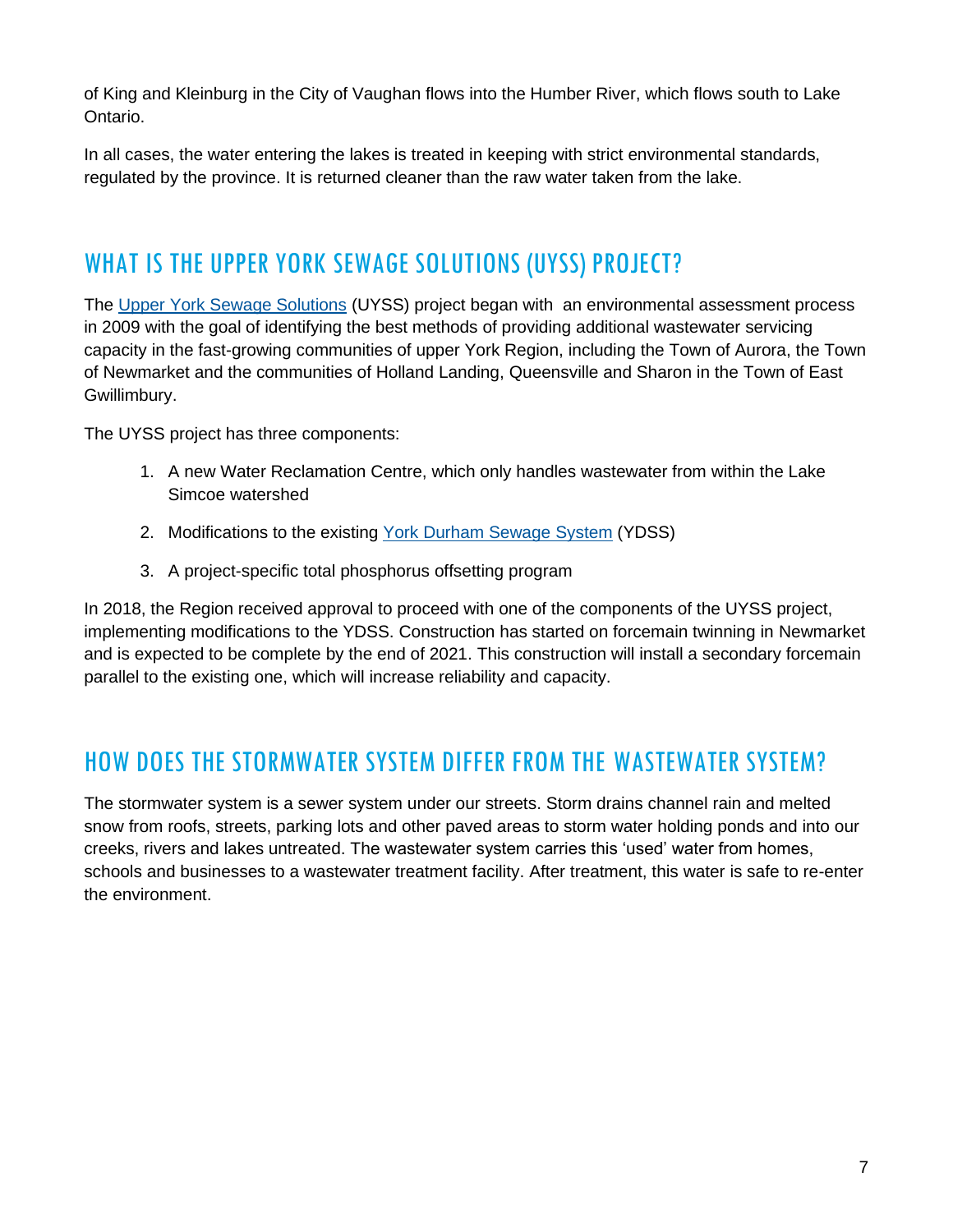# KEEPING OUR WATER SAFE

## HOW IS OUR WATER KEPT SAFE, AND HOW IS IT MONITORED?

York Region's drinking water must meet high quality standards legislated by the provincial Ministry of Environment, Conservation and Parks. The standards identify more than 100 criteria for safe consumption limits based on medical research. These standards are constantly being revised to address changing findings and concerns.

In the thousands of tests conducted in 2019, the Region's drinking water was within regulations 99.98% of the time. Each year collected samples are sent to a lab for a complete analysis to check for organic chemicals, pesticides, trichloroethylene, radiation and many other toxins.

We also continually test to ensure the disinfectant chemicals added to York Region's drinking water are at proper levels. Online analyzers record those levels on a second-by-second basis. An operational team does further testing at all facilities to verify the results.

Additionally, the Ministry of the Environment, Conservation and Parks conducted 16 inspections of the Region's 15 drinking water systems in 2019 to confirm compliance with regulations, licenses, permits and Ministry standards. In 2019, all Ministry inspections scored 100% which demonstrates the safety of our water supply system.

### HOW IS OUR WATER PROTECTED?

If development is not properly planned and managed, it can affect the quality and quantity of our water. For example, it can be difficult for groundwater to recharge when land is paved. York Region's 40 production wells and two Lake Simcoe intakes are the most vulnerable. Planners and risk management officials make sure industries handling toxic chemicals are not located near municipal production wells or lake intakes.

York Region works with businesses, farms, area municipalities, the provincial government and residents to:

- Define wellhead protection areas for all municipal wells
- Monitor the quality and quantity of groundwater
- Treat wastewater to make it safe for reintroduction into the environment
- Review development applications to ensure drinking water sources are protected
- Negotiate risk management plans with business owners and farmers

York Region provided input to two approved source protection plans, as approved by the Ontario Ministry of Environment, Conservation and Parks: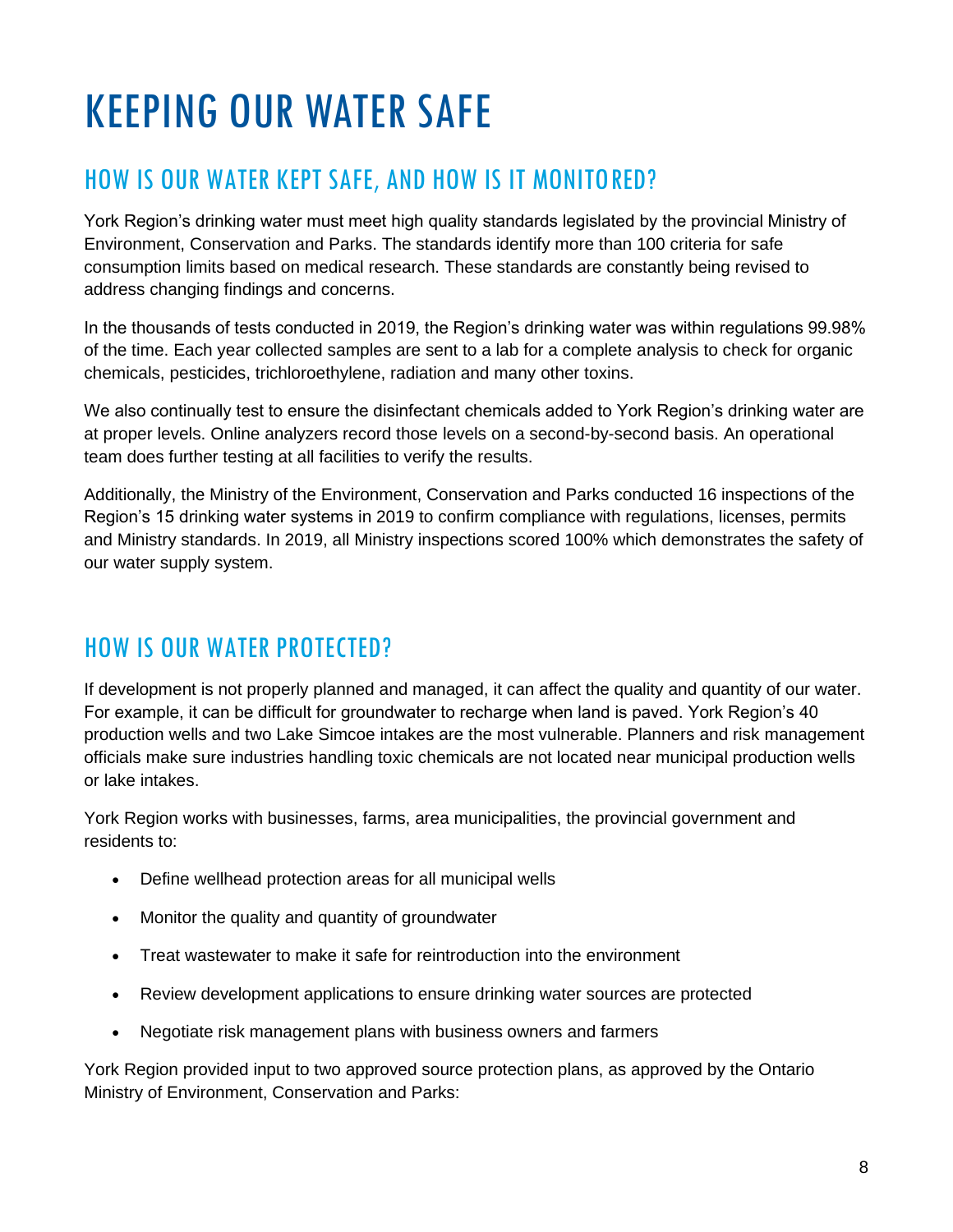- The [South Georgian Bay Lake Simcoe Source Protection Plan](https://ourwatershed.ca/resources/reports-and-plans/source-protection-plan/) (effective July 1, 2015)
- The [CTC Source Protection Plan](https://ctcswp.ca/protecting-our-water/the-ctc-source-protection-plan/) (effective December 31, 2015) which applies to Credit Valley, Toronto and Region and Central Lake Ontario.

Additional information on our drinking water source protection is available at [york.ca/protectingwater](http://www.york.ca/protectingwater)

### HOW IS OUR WATER TREATED?

Water purchased from the City of Toronto and the Region of Peel—more than 90% of York Region's total supply—comes pre-treated with chlorine, an effective bactericide. The treated water is integrated with the Region's other supplies and further chlorinated if necessary. Chlorine is identified for drinking water disinfection under the provincial *Safe Drinking Water Act, 2002*.

Water from 40 production wells is also treated with chlorine to kill bacteria and other microorganisms that might be present. Ammonia is also added to some supplies. This combined treatment is called "chloramination".

Water from Lake Simcoe undergoes multi-stage treatment at the Keswick and Georgina Water Treatment Plants. At the Georgina Water Treatment Plant, an intake pipe extends into the lake to draw water to the plant. Screens are in place to remove debris. Raw lake water is then passed through ultrafine membranes that remove virtually all contaminants, including viruses. The water then passes through ultraviolet light reactors that destroy any remaining bacteria, then through activated-carbon filter beds that take out any lingering taste and odour-causing molecules. Finally, a chlorine residual is added to protect the water from bacteria that might reside in pipes during its journey to users.

### IS FLUORIDE ADDED TO YORK REGION DRINKING WATER?

Yes, fluoride is added to most York Region drinking water.

Fluoride is a mineral found naturally in our environment and has been proven to prevent tooth decay. More than 90 national and international professional health organizations, including the Canadian Dental Association, and York Region Public Health support using fluoride to help prevent dental cavities.

Fluoride levels throughout the region vary depending on the drinking water source. Water sampling indicates all sources are safe and consistently well below maximum recommended levels of 0.6 to 0.8 parts per million (ppm). For additional information about fluoride in drinking water and your health, read [Facts about Fluoride.](https://www.york.ca/wps/wcm/connect/yorkpublic/8ef98546-d060-4d6b-bf88-fe82e2cb02d7/Fluoride+Fact+Sheet.pdf?MOD=AJPERES&CVID=mLVZcwd)

In the Town of Georgina, only Keswick, Sutton and the lake communities in-between currently receive fluoridated drinking water. Other communities in the area do not.

The City of Markham, City of Vaughan, Town of Richmond Hill and Township of King are supplied with fluoridated water through connection to the water systems of the City of Toronto and the Region of Peel (Toronto has been fluoridating its water since 1963). Blended surface and groundwater supplies serve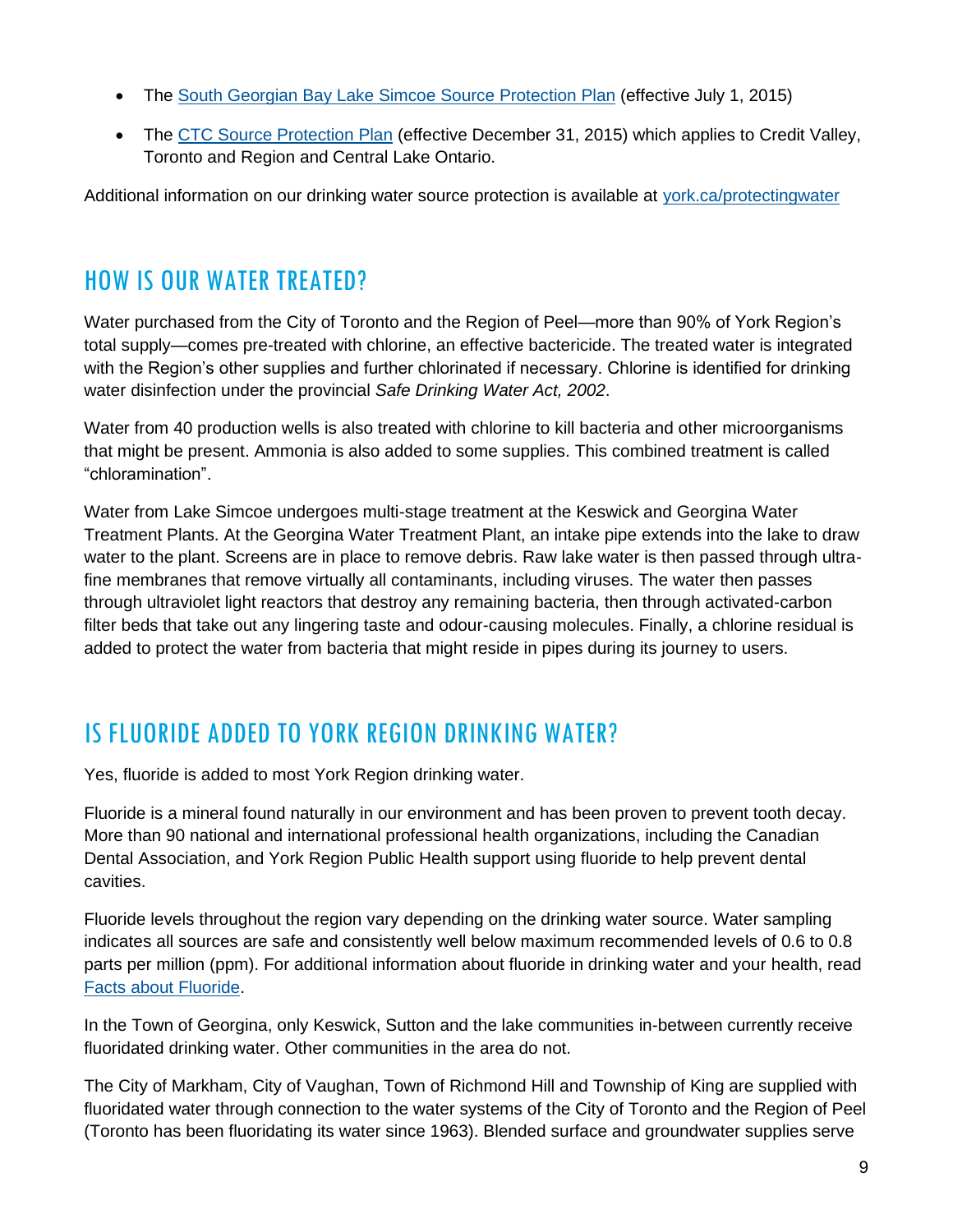the Towns of Aurora, Newmarket, Whitchurch-Stouffville and parts of East Gwillimbury. The mixed sources of water for these communities' results in drinking water slightly below the 0.6 to 0.8 ppm fluoride concentration range.

### SHOULD I DRINK TAP WATER OR BOTTLED WATER?

York Region provides high-quality drinking water that is safe, clean and affordable. From a cost value, bottled water is dramatically more expensive. One litre of tap water costs about \$0.001. A litre of bottled water costs about \$1.50.

Canadians consume more than two billion water bottles each year and sadly not every bottle gets put into the blue box for recycling. When considering waste, a reusable water bottle filled with tap water is the better choice.

### SHOULD LBE TREATING WATER IN MY HOME?

In York Region, home water treatment is a choice by some residents, not a need. There are no health reasons to treat water at home. Many people choose to use water filters to remove chlorine and softeners to remove hardness.

### HOW CAN YOU HELP PROTECT OUR WATER?

Residents and businesses in York Region can help keep water safe by:

- Maintaining septic systems
- Minimizing the use of pesticides, fertilizers and de-icing salt
- Storing fuels properly
- Taking household hazardous waste to one of York Region's household [hazardous waste depots](http://www.york.ca/wps/portal/yorkhome/environment/yr/garbageandrecycling/hazardouswasteandspecialitems/specialitemsdisposal/!ut/p/a1/jZDRjoIwEEW_xQ8wHboi-NhF3YIimhi39sWMwNYmWAhFjX69aHwwMevufbu5ZzIzl0giiDR41AobXRosbl72NyH7CjmfQJT0_AAYJCying8j96MF1i0Av4jBX_PRPxbQOg5iRWSFza6rzU9JhMJ6iypHk9V5ek4LbRQRO7xgnZUHe0Lb3DJb5anGQjf53hLx7DJtq9K2D34Teb-A0l6fOwFE4HgDCMezYLmIKYUVvAA88VvAm7tDnzswoQ_gTQfVXlymn4NQs07nCitWOlA!/dl5/d5/L2dBISEvZ0FBIS9nQSEh/#.VWNaOFKfgbY) for disposal (rather than pouring them down the drain)
- Properly disposing of [fats, oils and grease](https://www.york.ca/wps/portal/yorkhome/yorkregion/yr/regionalofficialplan/!ut/p/z1/jZBBS8QwEIV_i4cet5mNu9vgLVQ0bV0qiFhzkXRJ0kA2Kdlo0V9vqF4E7Tq3Gb55894gjjrEnXgzWkTjnbCpf-a7l4reVow1ULcbUgKFlta4IECaAj3NAPxRFBD_z_4CwJfl63MHUgIc9uVeIz6KOKyMUx51Qeo5oFfKHIywoxUueeGzGsabHVuXUANrCVQ3xf32mrA1lNszQIO_gWXD2vr-67fU9ZckOQtSySBD_hrSeIhxPF1lkME0Tbn2XluZH_wxg99WBn-KqPtJovH42H3cqYdqxfv3iV58AuM-Hq8!/dz/d5/L2dBISEvZ0FBIS9nQSEh/#.X5Iff_lKhPY) in the green bin
- Returning [unused or expired medications to a pharmacy](https://www.york.ca/wps/portal/yorkhome/newsroom/CampaignsProjects/idontflush/!ut/p/z1/jY_NDoIwEISfhQcw3Ta0wJGAUCqIplGxF9PE8JNgIYoefHqJejIRndsm38zOIIUKpIy-NZUems7odrz3ih3Aozb3JAjIvRD8JF-nc0dgyWy0ewFf5ANSf_m_A2o6Xvx6MC4g5yzIKqR6PdSzxpQdKppjZ4ayvV7qsYF6ZhBiM44DEHHkOZBsJV_SmGLA7BMAnruQRM6Khi7HsCBvYKJmf9oU97SUSWVZDxstE-s!/dz/d5/L2dBISEvZ0FBIS9nQSEh/#.X5IqCUeSlPY) for proper disposal (rather than flushing them down the toilet, rinsing them down the drain or disposing of them in the garbage)

Land owners, including farmers, can apply for funding for projects that protect water through the [Landowner Environmental Assistance Program \(LEAP\)](https://www.lsrca.on.ca/leap) in the Lake Simcoe watershed and the [Rural](https://trca.ca/get-involved/private-land-grants/rural-clean-water/)  [Clean Water Program](https://trca.ca/get-involved/private-land-grants/rural-clean-water/) in the Toronto and York Region watershed.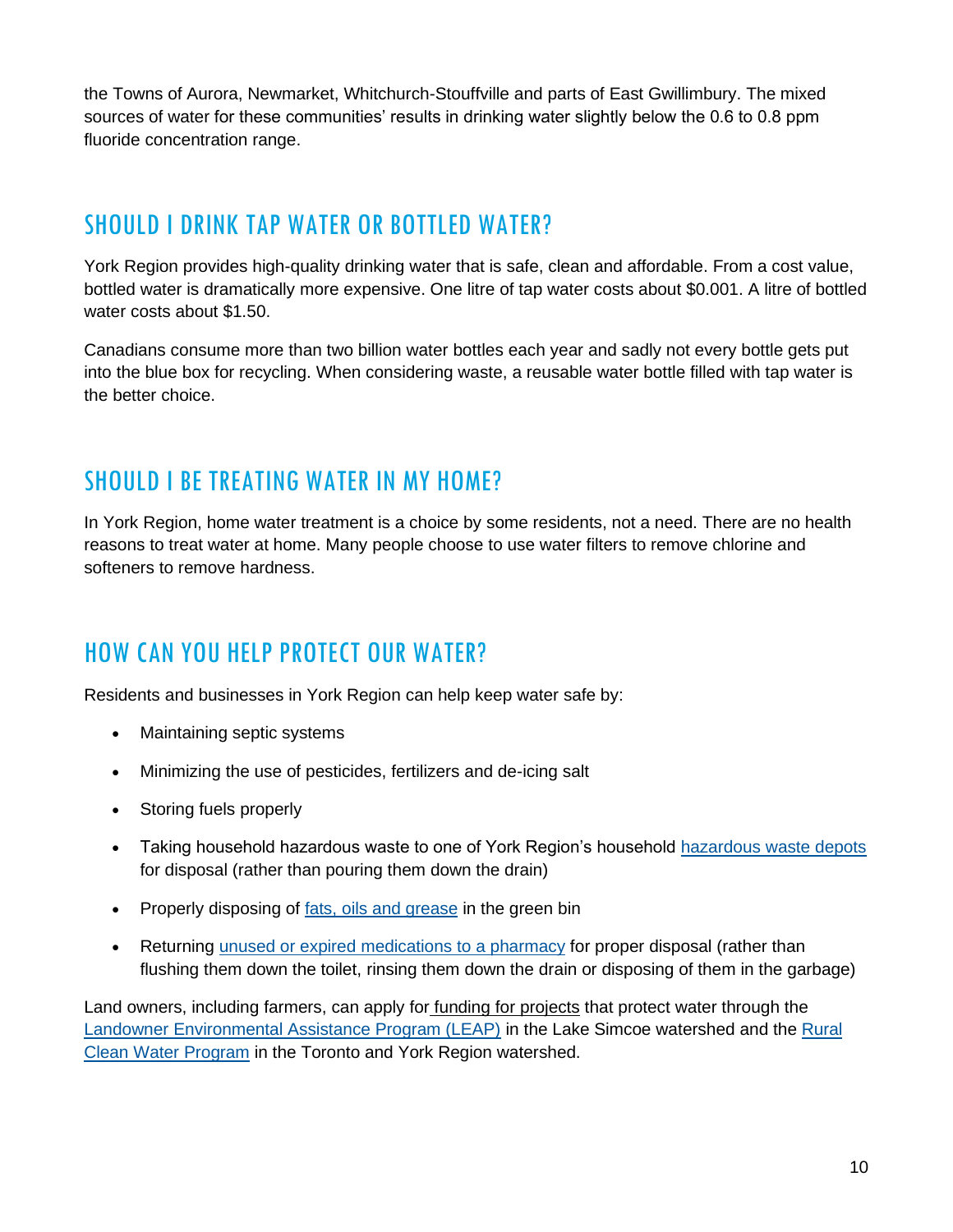Over the years, York Region *has introduced several educational programs and community initiatives that promote* water-use efficiency and conservation such as:

- Outdoor water reduction programs, including the use and promotion of landscape practices such as [fusion gardens,](https://www.york.ca/wps/portal/yorkhome/environment/yr/fusion%20gardening/!ut/p/z1/tZXBbuIwEIZfpXvoMfLEjrF7dLOUJG0a2gJLfEEpJMHbxqGpS8vb17BIe0AQrdj4Ytn6PfPPN9IYSTRFUmdrVWZG1Tp7tedU9mahGIRBcAtR4nEfBCQiwoxDnxL0ayfA2OsFrg8RBAmH8IYN6U8euHCLkTz9foIkkqu5WqDUpW7PuyqoQ3OWOx6jc-d5kTFnQQglBc55xp-36rk2K7NE6aaZzWttcm0uYVM3L_bwbpT52F0s6yq_hFyvVVPrandVfLzboi7KrFnkWuly7_2Eua13OLIE7N-fEMg2drItxR_BX7wuu7J47_3RQ4wxTA4FB_xTa5Idc-EObBVrlX-isa6byjb86R_7EcA-A-O-CMQAhjAaM3joM4_37uLhHTs3Q0sBuNvwbrfhSafhebfs-f-BE4Xgu8KGH5A-AYFDn1-TiN_fdNta3i37pFv2SbdwknPhRG3Dz_4s6vfbmxR2oG-n-JdB07Mnug2Km9iPS-s1M0tH6aJG0wPZqhpXnGyU8_LIP0fFsqxmcZ_Qts3QVPz4Bg-ZhGc!/dz/d5/L2dBISEvZ0FBIS9nQSEh/#.X5MiI6pKiUk) which reduce the need for potable water
- Partnerships with service sectors like irrigation and landscape contractors to reduce water demand through programs including the [Water Smart Irrigation Professional \(WSIP\) program](https://www.watersmartirrigationprofessional.ca/) and [Fusion Landscape Professional \(FLP\) program](https://www.fusionlandscapeprofessional.ca/)
- Publications like Water for Tomorrow's [at-home guide for conserving water](https://www.york.ca/wps/wcm/connect/yorkpublic/e7481bb3-0386-4b68-9462-737637e37934/WaterEfficiencyGuide.pdf?MOD=AJPERES&CVID=mu96Hwt)
- Youth education programs like the York Children's Water Festival

For more information on how you can conserve water at home, visit [york.ca/waterfortomorrow](https://www.york.ca/wps/portal/yorkhome/environment/yr/waterandwastewater/conservingwaterfortomorrow/conservingwaterfortomorrownewsocial/!ut/p/z1/jZDLDoIwEEW_xQ8wM1QFXFZ8FBTRxAd2YxoFbKKtKY0kfr2EuDOis7szZx53gEMKXImHLISVWolrrQ_cPYZ0FjI2xyjp-wFSTGhEPB8ngx7sGwC_BEXg__S3ALx9fPRrQe2AmDiIC-B3YS9dqXINaSVsZoQ6V6K0WSMgPWlVZuYhVdEkcm2svmljdNVWU1lV6pOsf7UH3hxDSN9lToAROt4Qw-ky2KxjQnCHHwBL_BrwVoOxzxyckzfQ4vd-26bPxWgYStp5AZS-9uY!/dz/d5/L2dBISEvZ0FBIS9nQSEh/#.X5h-U6pKhPY)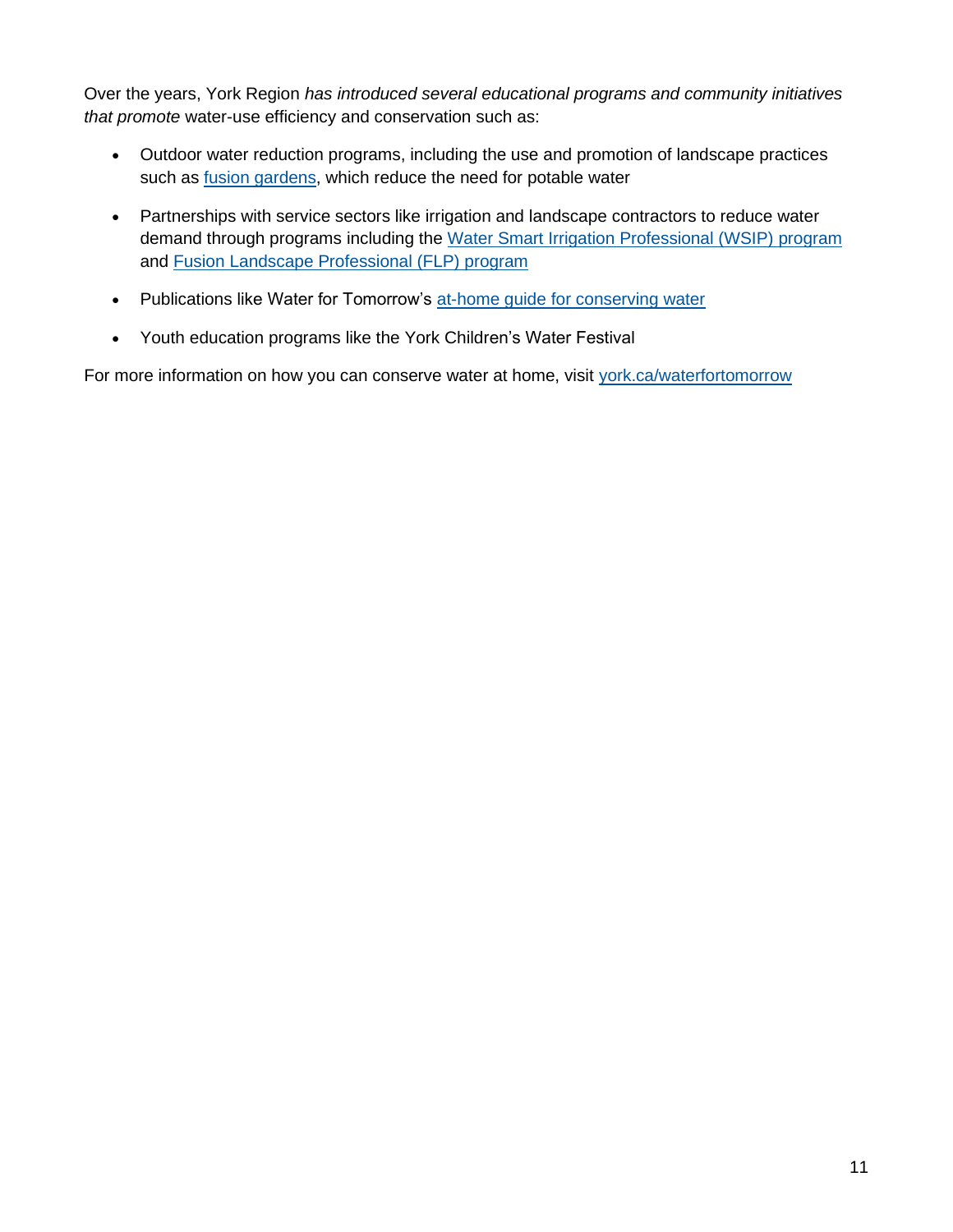# YOUR WATER DOLLARS

## WHAT DO MY WATER DOLLARS PAY FOR?

York Region and your city or town work together to operate and maintain the brilliantly invisible system that brings you clean, safe drinking water. When you pay for water, you are covering the cost of each step it takes to deliver clean, safe drinking water to your home, and for the collection and treatment of your wastewater.

Every day, York Region collects, treats and stores more than 325 million litres of drinking water. In turn, your local city or town purchases water from York Region, delivers it to homes and businesses in your community and collects money to cover the cost of these services.

Every dollar your municipality collects goes directly into funding:

- York Region's costs of supplying and treating water, and collecting and treating wastewater
- Your municipality's costs of operating and maintaining its local water system

#### DO MY TAXES PAY FOR MUNICIPAL WATER SERVICES?

No. Whether you're on a well, private system or public system, your taxes do not pay for municipal water and wastewater services.

These services are funded through your water bill. These water dollars cover the cost of both York Region's supply and treatment of water, and the collection and treatment of wastewater and your city or town's costs to operate and maintain its local water system.

### WHY DO WATER RATES INCREASE OVER TIME?

Over time, water rates need to increase so we can continue meeting water and wastewater needs of our growing population, meeting strict testing and monitoring regulations, saving for future system updates and paying the increasing costs of labour, utilities and treatments.

Water rates are set to ensure the cost of system investments are covered and we continue to maintain a safe, reliable and resilient water system.

In September 2021, York Regional Council approved a financial plan that will ensure we operate financially resilient and sustainable water and wastewater systems now and into the future.

York Region's wholesale rate adjustment may impact your municipality's water and wastewater rates; contact your city or town for questions about your water bill.